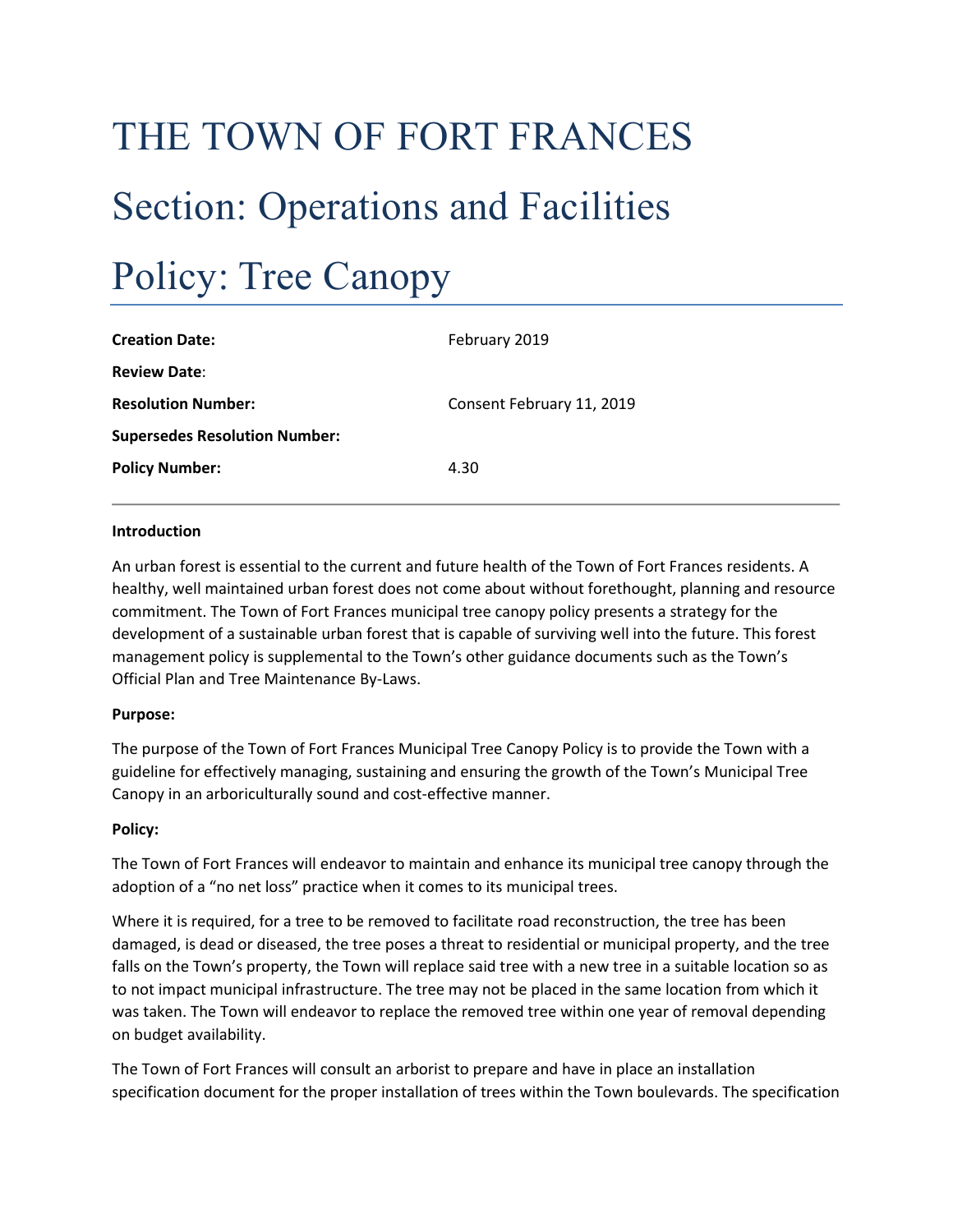will include areas of Town that could see an increase in the tree canopy as well as those areas where there should not be additional plantings. Further this document shall suggest native tree species to be planted to minimize impacts to infrastructure in the vicinity of the tree.

The Town will not install trees within municipal boulevards.

The Town will investigate new technologies for tree planting to mitigate risk to the Town's infrastructure. All Trees planted in proximity of infrastructure that could be impacted will be done so following proper engineering specifications to mitigate damage.

The Town of Fort Frances will require the inclusion of trees within all site plan control and subdivision applications.

The Town of Fort Frances encourages its residents to install trees within the 7.5 meter front yard setback between the boulevard and front of their house.

In an effort to expand the Municipal Tree Canopy, the Town of Fort Frances will offer a memorial Tree program. This program will allow for the purchase of a tree to be planted on public lands in remembrance, observation or acknowledgement of a special event or loved one. An application (Appendix A) shall be submitted by the proponent asking for the tree. The Town of Fort Frances, at its own cost, will replace the tree if it dies within two years of the planting of the tree. Location, species and time of planting will be determined in concert with the Town of Fort Frances Operations and Facilities Division.

# **Responsibilities:**

The protection and enhancement of the Town's Municipal Tree Policy falls within multiple departments of the Town.

### **Operations and Facilities:**

- The O&F Division is in charge of pruning trees within and adjacent municipal land when they interfere with the safe use and maintenance of municipal roads and sidewalks.
- The O&F Division takes complaints of nuisance, diseased, and dead or dying trees within the municipal right of way and properties and removes the trees as manpower is available.

### **Planning and Development:**

- The P&D Division is in charge of ensuring the inclusion of trees in development proposals through the Chief Building Official/Municipal Planner
- Issues surrounding nuisance trees and hedges on private property will be handled by By-Law enforcement.

### **Fort Frances Power Corporation**

- The Fort Frances Power Corporation has a policy governing tree trimming in areas of high voltage primary lines, low voltage secondary lines and street light lines and the trimming or removal of trees on private property that may involve FFPC services.
- During the year as Operations and Facilities inspects properties, instances of trees interfering with FFPC infrastructure will be reported to appropriate FFPC personnel.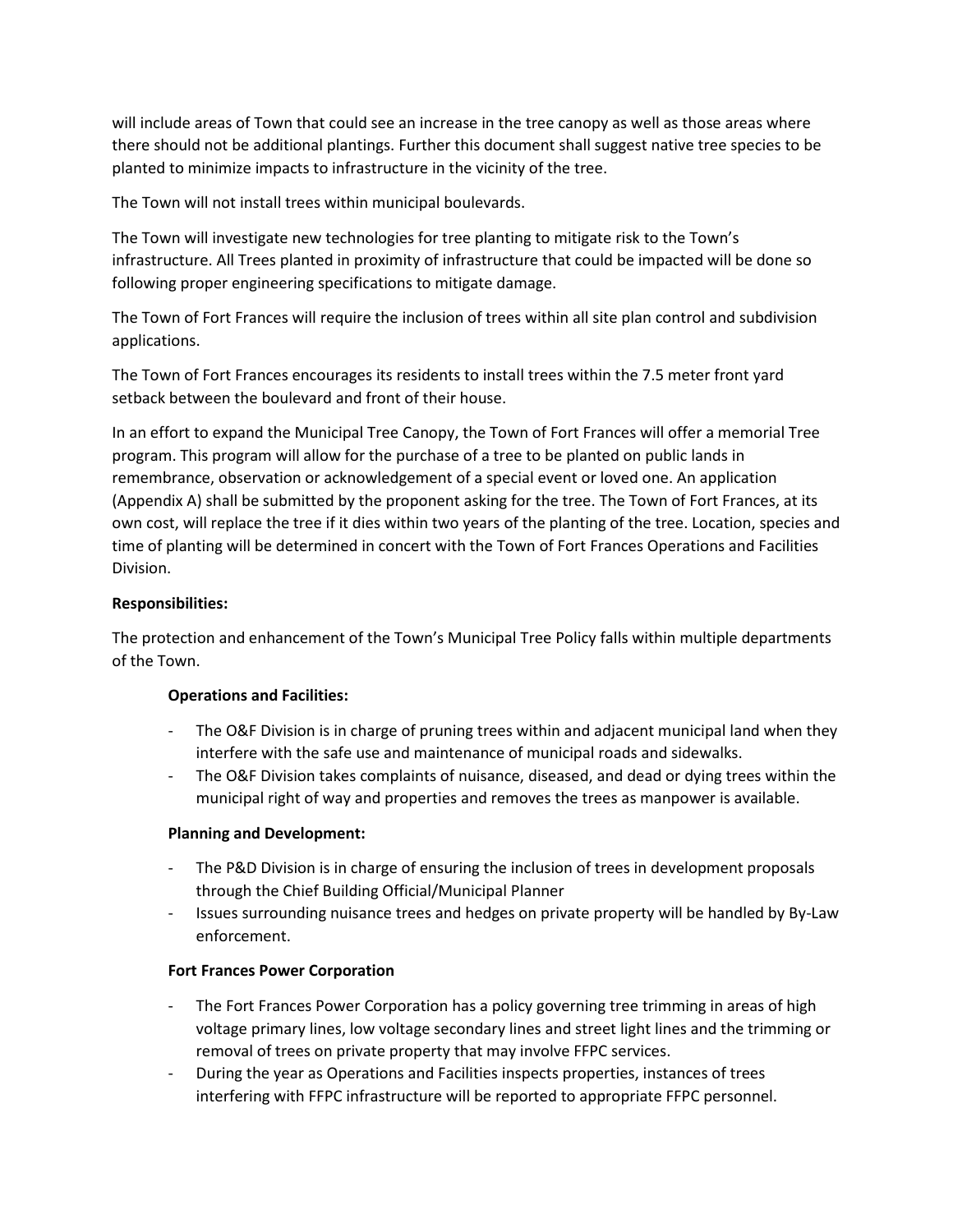### **The General Public:**

The general public is responsible for compliance with the Town's tree installation guide and the Tree Maintenance and Installation By-Law.

## **Tree Inventory:**

The Town of Fort Frances will endeavor to collect an inventory of trees within the Municipal properties within the municipal boundary. The Town will utilize internal staff and other experts to complete and maintain the tree inventory. This inventory will provide the Town with more detailed information on the location, size and condition of the trees within its municipal tree canopy to allow for better decision making in infrastructure planning.